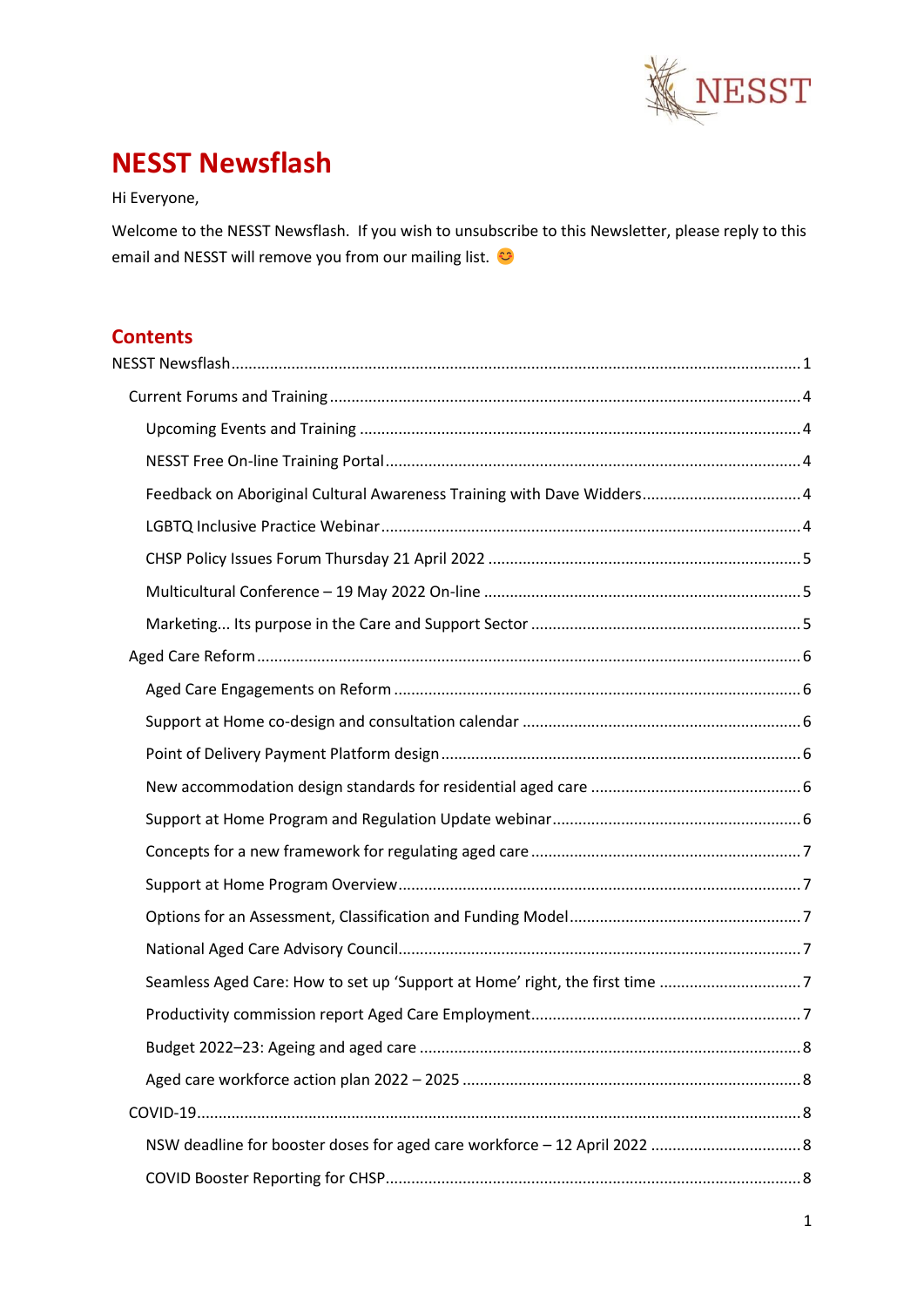

| Commonwealth Home Support Programme (CHSP) - Emergency support for COVID-19 9           |  |
|-----------------------------------------------------------------------------------------|--|
|                                                                                         |  |
|                                                                                         |  |
|                                                                                         |  |
|                                                                                         |  |
|                                                                                         |  |
|                                                                                         |  |
|                                                                                         |  |
|                                                                                         |  |
|                                                                                         |  |
|                                                                                         |  |
|                                                                                         |  |
| My Aged Care Portal - Profile tips for Commonwealth Home Support Programme providers 10 |  |
|                                                                                         |  |
|                                                                                         |  |
|                                                                                         |  |
|                                                                                         |  |
|                                                                                         |  |
|                                                                                         |  |
|                                                                                         |  |
|                                                                                         |  |
|                                                                                         |  |
|                                                                                         |  |
|                                                                                         |  |
|                                                                                         |  |
|                                                                                         |  |
|                                                                                         |  |
| New Resources Available: Trauma & Aged Care Support and Information Hub 13              |  |
|                                                                                         |  |
|                                                                                         |  |
|                                                                                         |  |
|                                                                                         |  |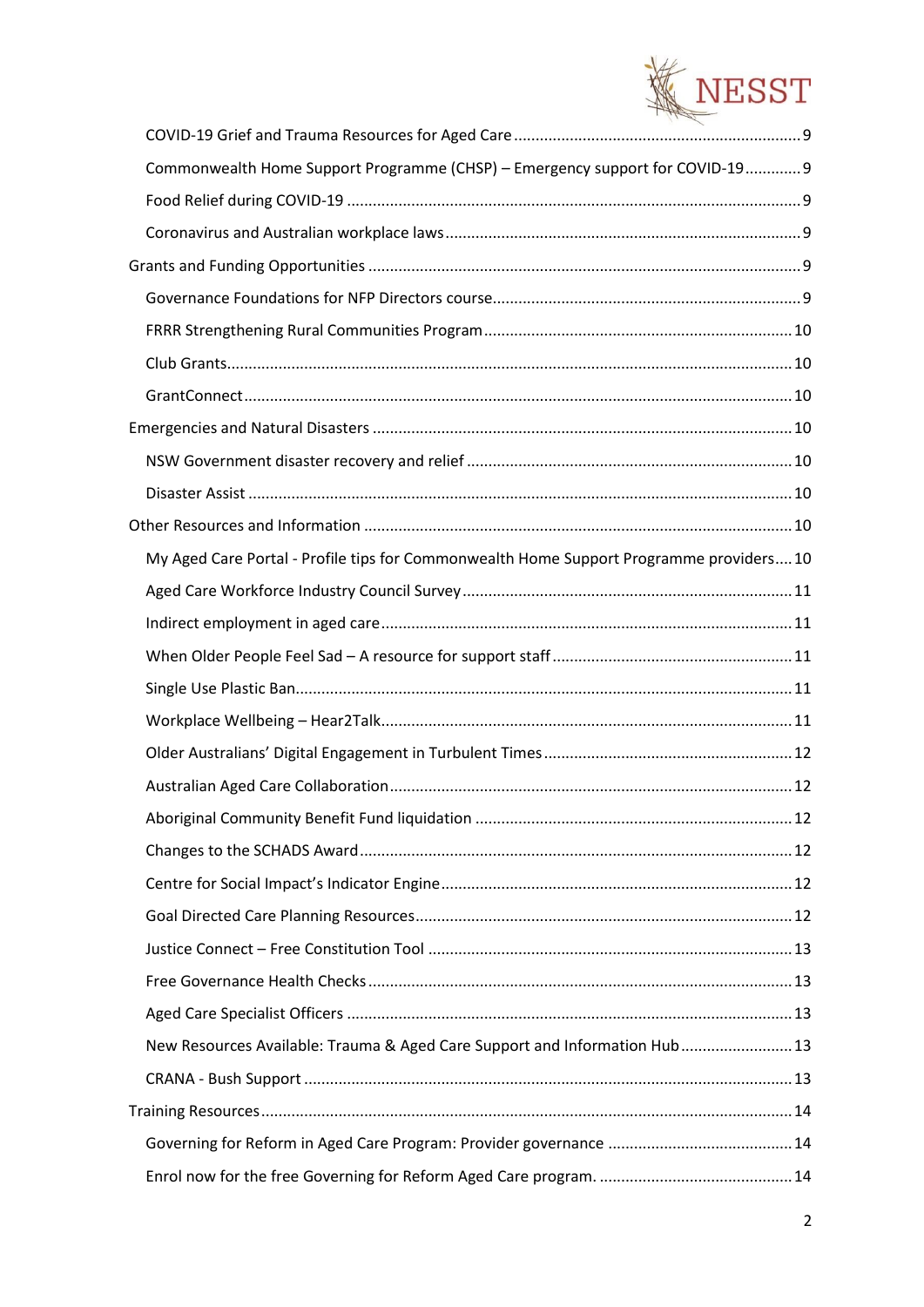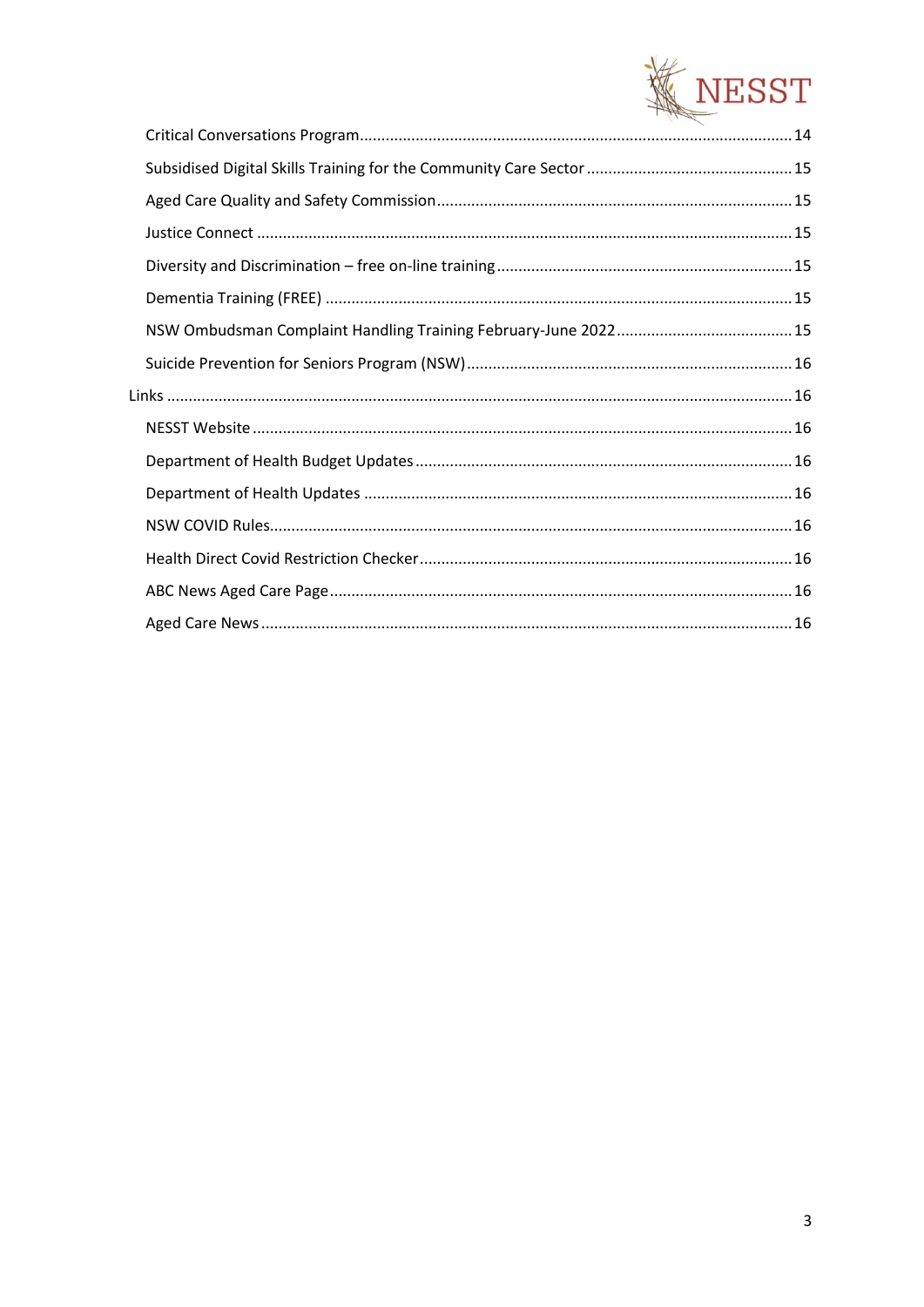

# <span id="page-3-0"></span>**Current Forums and Training**

# <span id="page-3-1"></span>**Upcoming Events and Training**

The Calendar of Events is sent out twice a year. Contact [info@nesst.org.au](mailto:info@nesst.org.au) if you would like to receive a copy of the calendar or visit our websit[e Training and Events](https://www.nesst.org.au/training-and-events/) – NESST

# <span id="page-3-2"></span>**NESST Free On-line Training Portal**

The portal is now available to all New England Aged Care providers and all community transport projects in NSW. Please share with your staff and volunteers:

A certificate of completion is emailed on completion.

To access the resources please follow this link:<https://nesstbasictraining.thinkific.com/>

- An introduction to the Commonwealth Home Support Programme
- Food Safety for Seniors
- Dementia Basics
- Duty of Care
- Professional Boundaries
- Confidentiality
- An Introduction to Community Transport
- Safe Driving for Community Transport
- Driver Responsibilities and Transporting Clients

NEW: **Introduction to Good Governance for Community Aged Care Services** – a brief tutorial aimed at Boards and Management Committees

# *Are there any topics you would like included in the Training Portal? Send an email with suggestions.*

### <span id="page-3-3"></span>**Feedback on Aboriginal Cultural Awareness Training with Dave Widders**

If you attended cultural awareness training, we would appreciate you completing this survey <https://www.surveymonkey.com/r/QKWWS3M>

### <span id="page-3-4"></span>**LGBTQ Inclusive Practice Webinar**

Brought to you by NESST in conjunction with Blue Sky Community Services

Learners will first complete a one hour eLearning module, as an introduction, then join a facilitated webinar on Zoom with a qualified ACON trainer.

This webinar will help advance your understanding of LGBTQ culture and unique health aspects with a focus on inclusive practices for aged care.

The webinar will include opportunities for discussion, compelling video content from the community and engaging activities.

[LGBTQ Inclusive Practice for the Aged Care Sector -](https://www.stickytickets.com.au/6awj7/lgbtq_inclusive_practice_for_the_aged_care_sector.aspx) Sticky Tickets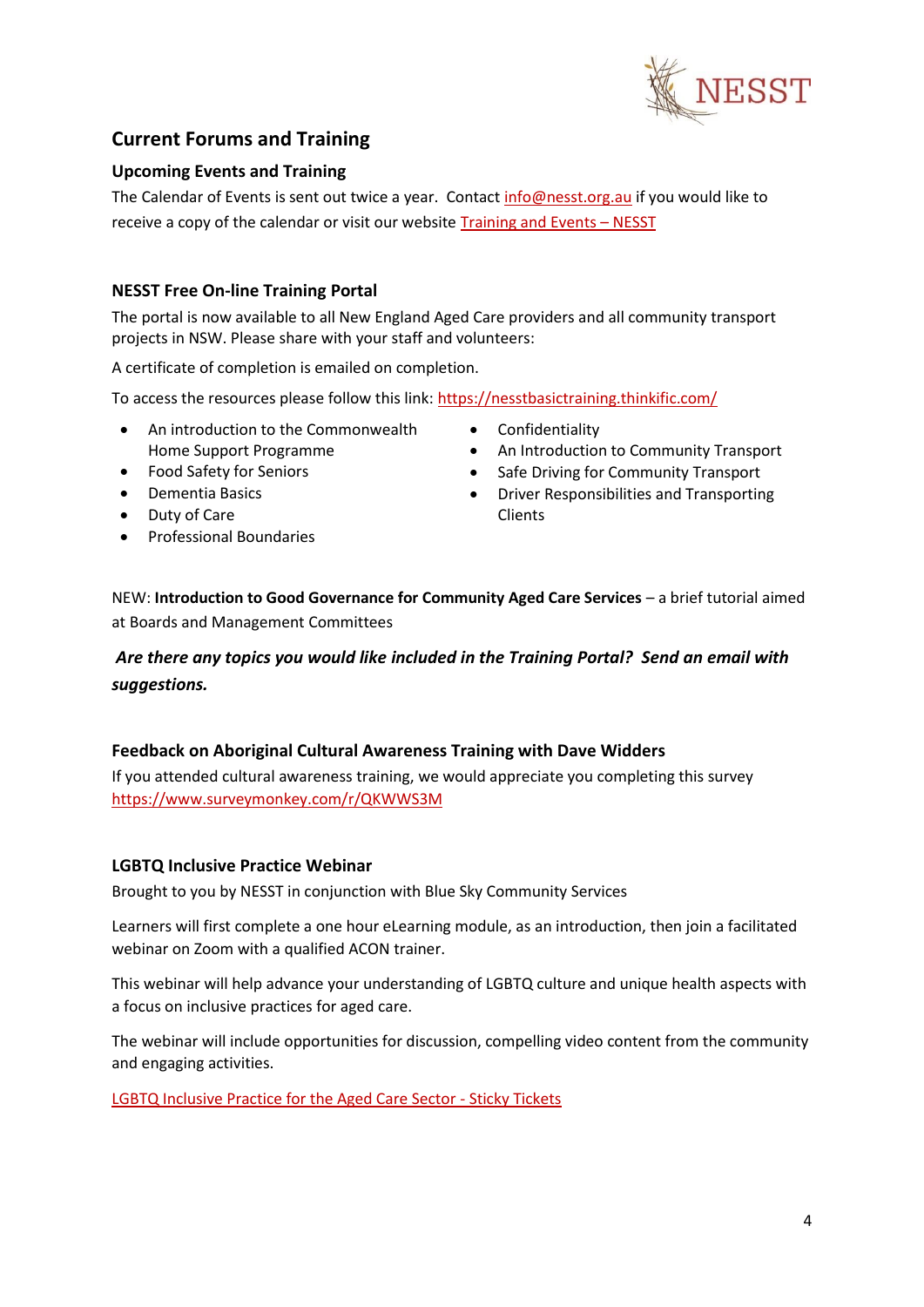

# <span id="page-4-0"></span>**CHSP Policy Issues Forum Thursday 21 April 2022**

Blue Sky Community Services – Sector Support & Development and Booroongen Djugun – Aboriginal Sector Support & Development are hosting four forums in April and May, with providers from the New England invited to participate.

The forums will be facilitated by Glen Sorenson and the first forum will examine the impacts of policy change for home care providers. Presenters are:

- **Troy Speirs** the Senior Policy Advisor at Leading Age Services Australia Ltd (LASA)
- **Paul Sadler is** the CEO of Aged & Community Services Australia (ACSA)
- **Michael Fine** Honorary Professor, School of Social Sciences, Macquarie University

**Date:** Thursday 21 April 2022

**Time:** 10am to 1pm

**Registration:** [Mid North Coast Aged Care Forum -](https://bluesky.org.au/events/mid-north-coast-aged-care-forum/) Blue Sky Community Services

**Registration Fee:** \$20 ex GST per person

Details on subsequent forums will be released soon.

- **26 April 2022 Forum 2:** Impacts and Change Register here:
- [Mid North Coast Aged Care Forum 2 -](https://bluesky.org.au/events/mid-north-coast-aged-care-forum-2/) Blue Sky Community Services
- **4 May 2022 Forum 3:** Employment in Aged Care speakers to be confirmed
- **24 May 2022 Forum 4:** Managing Change speakers to be confirmed

### <span id="page-4-1"></span>**Multicultural Conference – 19 May 2022 On-line**

CALDWays 2022 will be an exciting national online event with many great speakers presenting throughout the day. This event is perfect for aged care providers and their staff to gain new knowledge and expertise in the provision of services for Culturally and Linguistically Diverse (CALD) senior communities.

### [To](https://www.eventbrite.com.au/e/caldways-2022-online-multicultural-aged-care-conference-tickets-298828643517?aff=ebdsoporgprofile&keep_tld=1) register

### <span id="page-4-2"></span>**Marketing... Its purpose in the Care and Support Sector** - 12 April 2022 on-line

This is for NDIS but may have relevant content for CHSP, considering the direction of the Support at Home reforms.

The BLCW Program is facilitating a Webinar to support new Disability Providers to attract participants and market business services to support business growth, sustainability and choice and control for sector participants.

To register your attendance -

Marketing...It's purpose in the Care and Support Sector Registration, Tue 12/04/2022 at 1:00 pm | [Eventbrite](https://www.eventbrite.com.au/e/marketingits-purpose-in-the-care-and-support-sector-registration-301152444067)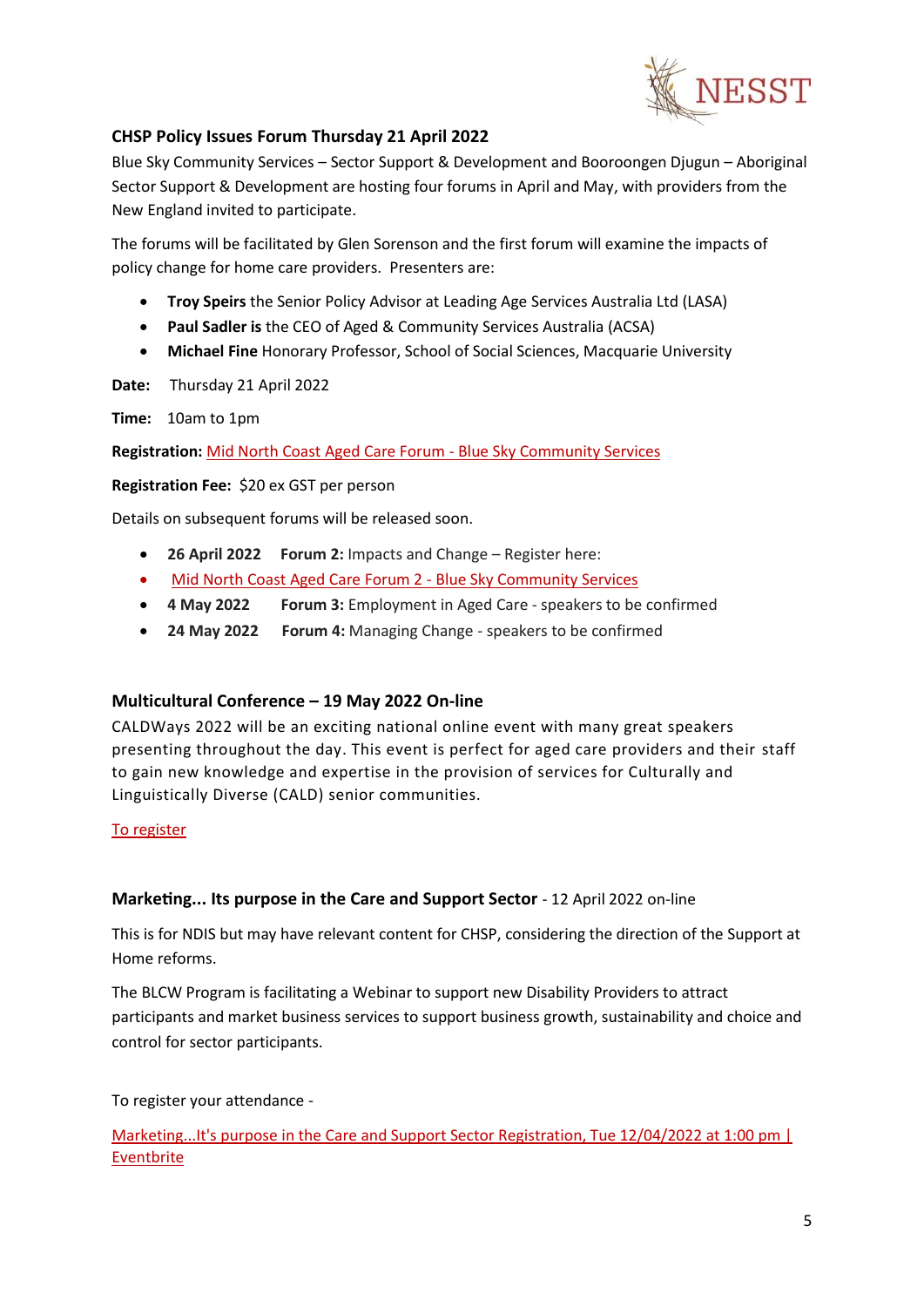

# <span id="page-5-0"></span>**Aged Care Reform**

### <span id="page-5-1"></span>**Aged Care Engagements on Reform**

Sign up to stay informed on the design and implementation of aged care reforms.

The link is[: Aged care registration form \(qualtrics.com\)](https://healthau.au1.qualtrics.com/jfe/form/SV_2tWXoF3uTem0tdc)

### <span id="page-5-2"></span>**Support at Home co-design and consultation calendar**

The Department of Health timeline for co-design and consultation of the Support at Home program is availabl[e here](https://www.health.gov.au/resources/publications/support-at-home-co-design-and-consultation-calendar) in Word and PDF.

# <span id="page-5-3"></span>**Point of Delivery Payment Platform design**

There is an opportunity for providers to provide input on Point of Delivery Payment Platform design for the Support at Home Program being conducted by the Department of Health.

It is noted on the [Ageing and Aged Care Engagement Hub](https://www.agedcareengagement.health.gov.au/get-involved/) that participants will be "provided with an overview of the proposed platform, drawing on initial proof of concept work conducted in late 2021 by the department".

Providers can emai[l SAH.implementation@health.gov.au](mailto:SAH.implementation@health.gov.au) for EOI details. The closing date is **6pm AEST Tuesday 12 April 2022**.

Further consultation activities and dates are provided in th[e Support at Home Consultation](https://www.health.gov.au/sites/default/files/documents/2022/04/support-at-home-consultation-calendar.pdf)  [Calendar,](https://www.health.gov.au/sites/default/files/documents/2022/04/support-at-home-consultation-calendar.pdf) with consultations to be advertised on the Ageing and Aged Care Engagement Hub.

### <span id="page-5-4"></span>**New accommodation design standards for residential aged care**

[Help us improve aged care home design | My Aged Care](https://www.myagedcare.gov.au/news-and-updates/help-us-improve-aged-care-home-design)

[New accommodation design standards for residential aged care -](https://consultations.health.gov.au/ageing-and-aged-care/new-accommodation-design-standards-for-residential/) Australian Government [Department of Health -](https://consultations.health.gov.au/ageing-and-aged-care/new-accommodation-design-standards-for-residential/) Citizen Space

This is for residential care but will be relevant for some of your clients. There is a survey link for clients and carers. Responses can also be sent on paper copy with a reply-paid envelope, call 1800 318 209

This could be an interesting and meaningful group activity for social support.

### <span id="page-5-5"></span>**Support at Home Program and Regulation Update webinar**

The recording of the webinar, held on 8 March, is now available on the Department's website and on YouTube. Go here: [website](https://www.health.gov.au/resources/webinars/support-at-home-program-and-regulation-update-webinar) O[R YouTube](https://www.youtube.com/watch?v=e_lkNWAj1b4)

Keep an eye on the website for responses to questions raised at the webinar

[Reform to in-home aged care | Australian Government Department of Health](https://www.health.gov.au/health-topics/aged-care/aged-care-reforms-and-reviews/reform-to-in-home-aged-care)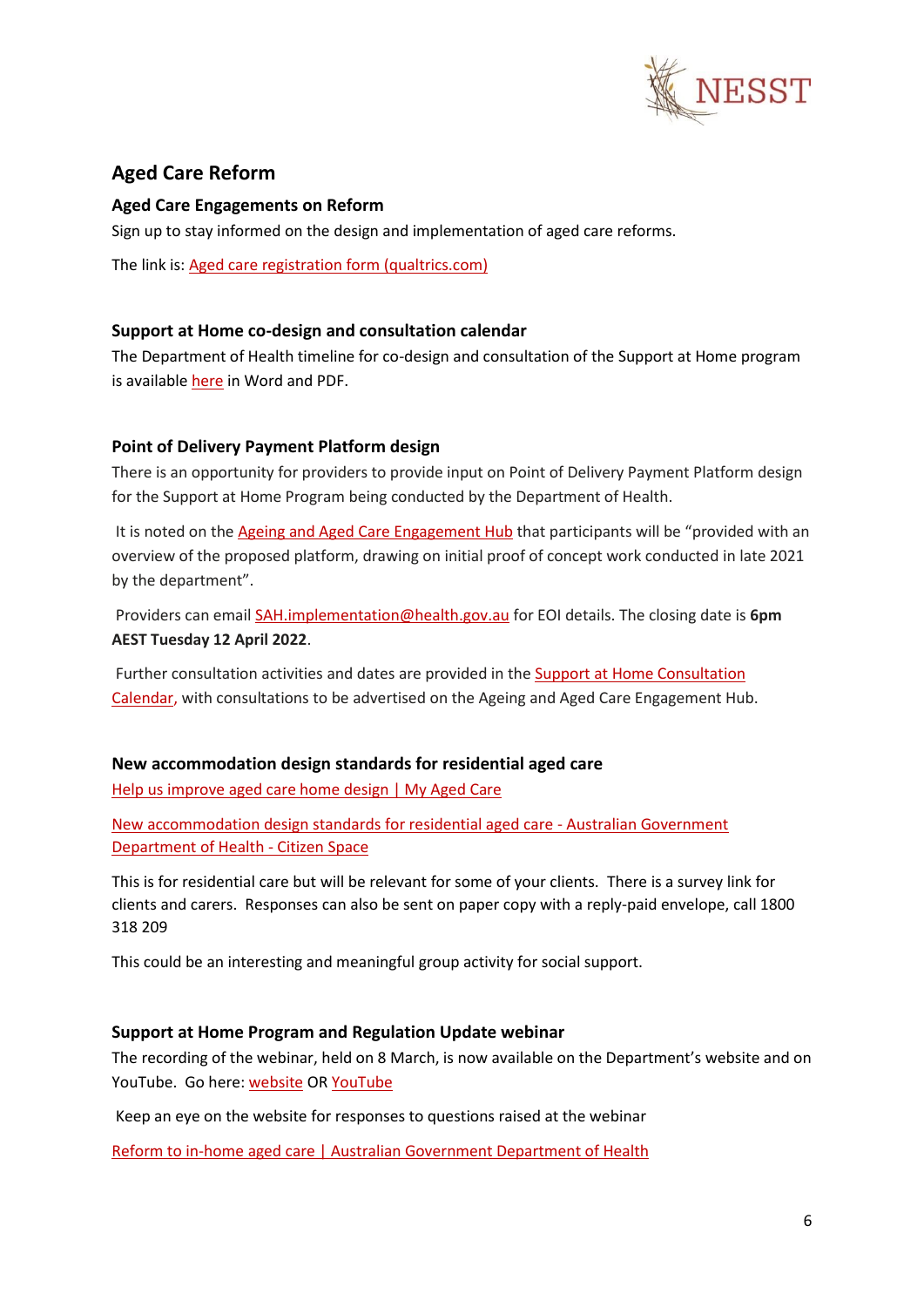

### <span id="page-6-0"></span>**Concepts for a new framework for regulating aged care**

Paper outlining early thinking in developing a new regulatory framework to support the future aged care system. Published on 8 February 2022 and available in Word and PDF here:

[Concepts for a new framework for regulating aged care](https://www.health.gov.au/news/release-of-the-concept-paper-concepts-for-a-new-framework-for-regulating-aged-care)

### <span id="page-6-1"></span>**Support at Home Program Overview**

This Paper provides an overview of the proposed design for the new Support at Home Program, commencing July 2023. Published on 6 January 2022 and available in Word and PDF here:

[Support at Home Program Overview | Australian Government Department of Health](https://www.health.gov.au/resources/publications/support-at-home-program-overview)

### <span id="page-6-2"></span>**Options for an Assessment, Classification and Funding Model**

HealthConsult report identifying and evaluating options to develop an Assessment, Classification and Funding model for the varied needs of older people and their informal carers at home and in the community. Published 27 May 2020 and updated on 6 April 2021.

[Options for an Assessment, Classification and Funding Model for a Single In-home Care Program |](https://www.health.gov.au/resources/publications/options-for-an-assessment-classification-and-funding-model-for-a-single-in-home-care-program)  [Australian Government Department of Health](https://www.health.gov.au/resources/publications/options-for-an-assessment-classification-and-funding-model-for-a-single-in-home-care-program)

### <span id="page-6-3"></span>**National Aged Care Advisory Council**

Details about the Council Members is now available her[e National Aged Care Advisory Council |](https://www.health.gov.au/committees-and-groups/national-aged-care-advisory-council)  [Australian Government Department of Health,](https://www.health.gov.au/committees-and-groups/national-aged-care-advisory-council) as well as links to communiques.

### <span id="page-6-4"></span>**Seamless Aged Care: How to set up 'Support at Home' right, the first time**

The Support at Home Alliance, made up of a collaboration of 6 social support organisations, has released a report into the future of the home and community care system Australia.

The report was produced by a working party including ACSA, Ethnic Communities' Council of NSW, Meals on Wheels Australia, Community Transport Organisation (NSW), Home Modifications Australia and NSW Neighbour Aid & Social Support Association. The Australian Health Services Research Institute at the University of Wollongong contributed to the paper's development.

Download the report here [Support-at-Home-Alliance-Position-Paper.pdf \(acsa.asn.au\)](https://acsa.asn.au/ACSA/media/General/Support-at-Home-Alliance-Position-Paper.pdf)

### <span id="page-6-5"></span>**Productivity commission report Aged Care Employment**

### [Issues](https://www.pc.gov.au/inquiries/current/aged-care-employment/issues/aged-care-issues.pdf) Paper

Further information here or make a submission Aged Care Employment - [Productivity Commission](https://www.pc.gov.au/inquiries/current/aged-care-employment#issues)  [\(pc.gov.au\)](https://www.pc.gov.au/inquiries/current/aged-care-employment#issues)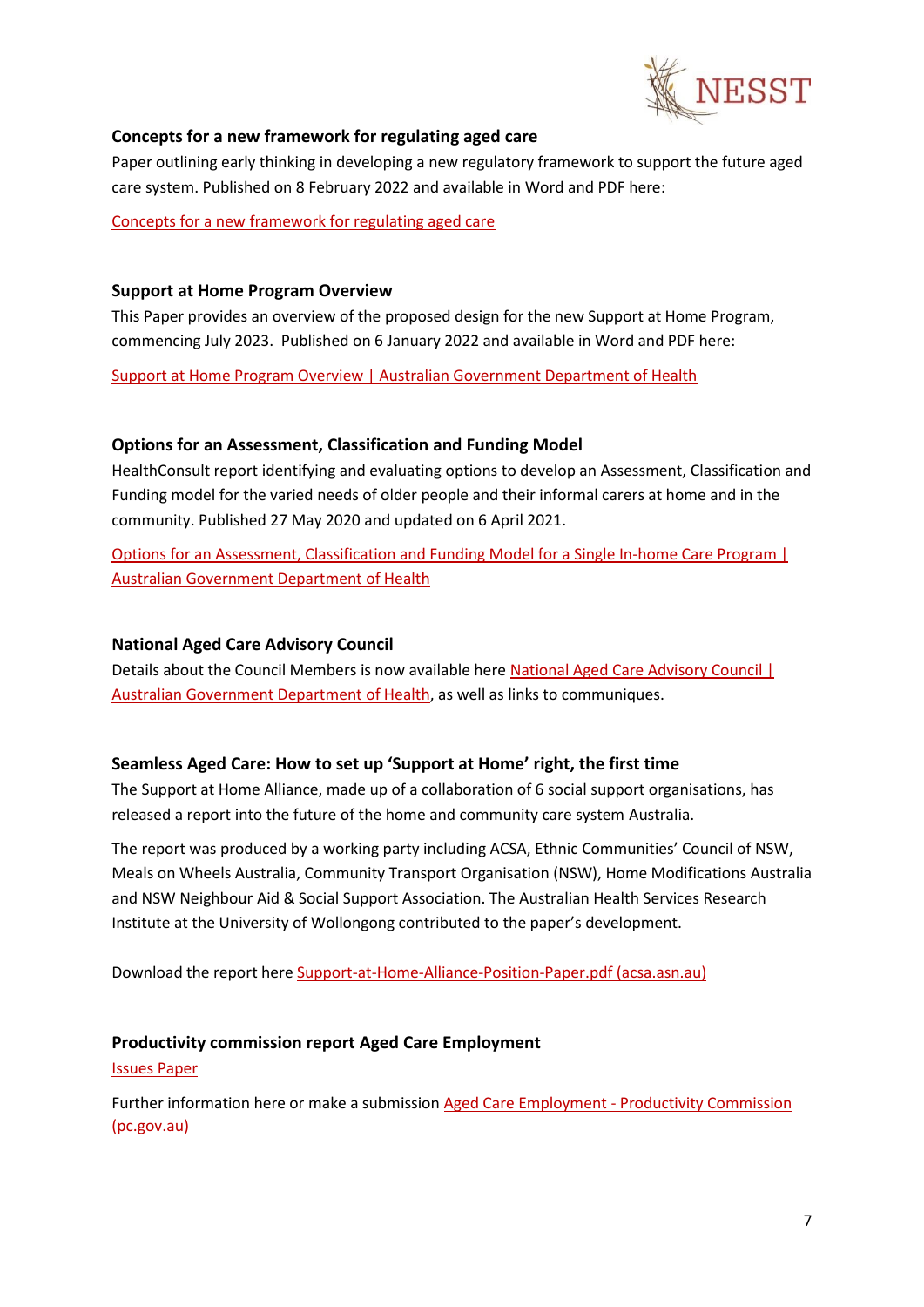

# <span id="page-7-0"></span>**Budget 2022–23: Ageing and aged care**

A collection of fact sheets from the 2022–23 Budget.

Budget 2022–[23: Ageing and aged care | Australian Government Department of Health](https://www.health.gov.au/resources/collections/budget-2022-23-ageing-and-aged-care)

Includes:

\$48.5 million for 15,000 additional aged care training places for new and existing personal care workers, to a total of 48,800 places.

\$5.4 million to continue consultation and development of a new regulatory framework for aged care.

\$6.1 million to continue the rollout of regionally focused Department of Health staff in Primary Health Network regions.

# <span id="page-7-1"></span>**Aged care workforce action plan 2022 – 2025**

This plan outlines the Australian Government's actions to grow, skill and enable an aged care workforce that delivers safe, high quality care that puts senior Australians first.

[A Matter of Care: Australia's Aged Care Workforce Strategy | Australian G](https://www.health.gov.au/resources/publications/a-matter-of-care-australias-aged-care-workforce-strategy)overnment Department of [Health](https://www.health.gov.au/resources/publications/a-matter-of-care-australias-aged-care-workforce-strategy)

# <span id="page-7-2"></span>**COVID-19**

### <span id="page-7-3"></span>**NSW deadline for booster doses for aged care workforce – 12 April 2022**

As of 3 March 2022, it is now mandatory in New South Wales for all in-home and community aged care workers to have three doses of a COVID-19 vaccine.

All workers must provide evidence of having received at least 3 doses of a COVID-19 vaccine OR if the person has received 2 doses of a COVID-19 vaccine and it is not after the later of the following:

- 12 April 2022 OR
- 6 weeks from the due date for the persons 3rd dose (due date is 13 weeks after the persons second dose).

For further information on NSW Public Health Orders and advice for aged care services [COVID-19:](https://www.health.nsw.gov.au/Infectious/covid-19/Pages/aged-care.aspx)  Advice for aged care services - [COVID-19 \(Coronavirus\) \(nsw.gov.au\)](https://www.health.nsw.gov.au/Infectious/covid-19/Pages/aged-care.aspx)

### <span id="page-7-4"></span>**COVID Booster Reporting for CHSP**

From 25 January 2022 providers must report every Tuesday on COVID-19 vaccinations, exemptions and booster doses.

Report through your My Aged Care Portal. Find the Quick Reference Guide – How to view, add and update COVID-19 vaccination data here:

Quick Reference Guide – [How to view, add and update COVID-19 vaccination data | Australian](https://www.health.gov.au/resources/publications/quick-reference-guide-how-to-view-add-and-update-covid-19-vaccination-data)  [Government Department of Health](https://www.health.gov.au/resources/publications/quick-reference-guide-how-to-view-add-and-update-covid-19-vaccination-data)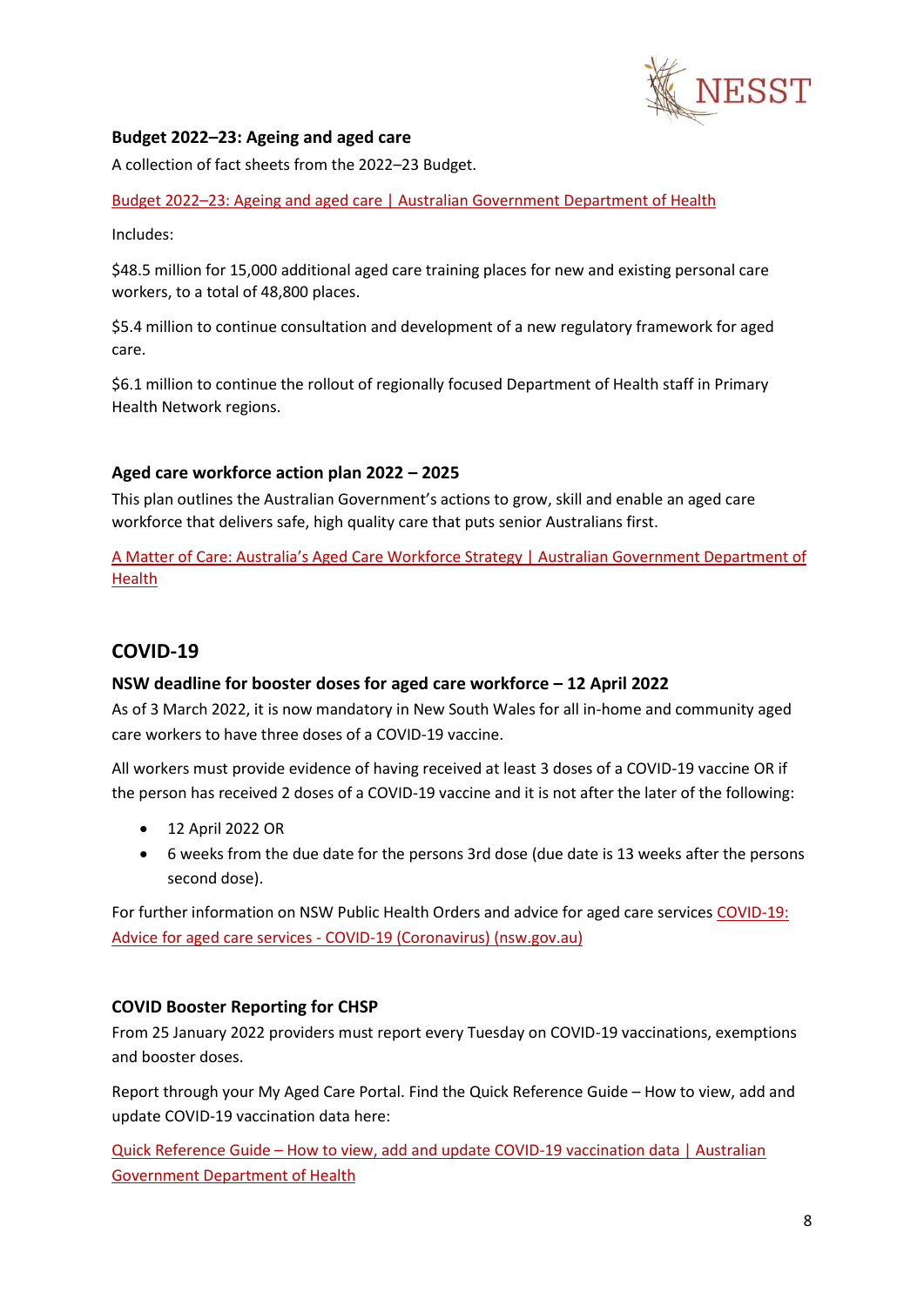

### <span id="page-8-0"></span>**COVID-19 Grief and Trauma Resources for Aged Care**

[The Australian Centre for Grief and Bereavement \(ACGB\)](https://aged.grief.org.au/) offers COVID-19 grief and trauma resources for aged care residents, home care recipients, community workers, residential aged care staff, volunteers and other organisations associated with aged care. The supports include written resources, bereavement counselling, webinars, online courses and support groups.

### <span id="page-8-1"></span>**Commonwealth Home Support Programme (CHSP) – Emergency support for COVID-19**

The objective of this grant (number GO3877) is to provide assistance through limited financial support to existing CHSP service providers to enable them to respond to unforeseen and exceptional circumstances that directly impact on existing service delivery arrangements that are beyond the control of the grant recipient.

Closing date for the grant is 30 June 2022. Find more information and apply here:

<https://www.grants.gov.au/Go/Show?GoUuid=6c903322-0521-8405-245c-dd56c93b7960>

Where providers incur additional costs in supporting increased hospital discharges, due to COVID-19, they can apply for funding under this grant.

# <span id="page-8-2"></span>**Food Relief during COVID-19**

Food relief in NSW is available for people who are experiencing hardship and do not have the means to obtain their own groceries. Contact [Foodbank](https://www.foodbank.org.au/?state=nsw-act) o[r Ozharvest](https://www.ozharvest.org/) for more information.

### <span id="page-8-3"></span>**Coronavirus and Australian workplace laws**

The Fair Work Ombudsman provides Information on workplace laws, obligations and entitlements for employers and employees during the coronavirus pandemic.

The link is[: Coronavirus and Australian workplace laws -](https://coronavirus.fairwork.gov.au/) Fair Work Ombudsman

# <span id="page-8-4"></span>**Grants and Funding Opportunities**

### <span id="page-8-5"></span>**Governance Foundations for NFP Directors course**

AICD Scholarship - Applications for the 2022/23 Not-for-Profit Scholarships Program are open from Monday, 4 April until Sunday, 1 May 2022

[Scholarships \(companydirectors.com.au\)](https://aicd.companydirectors.com.au/education/scholarships)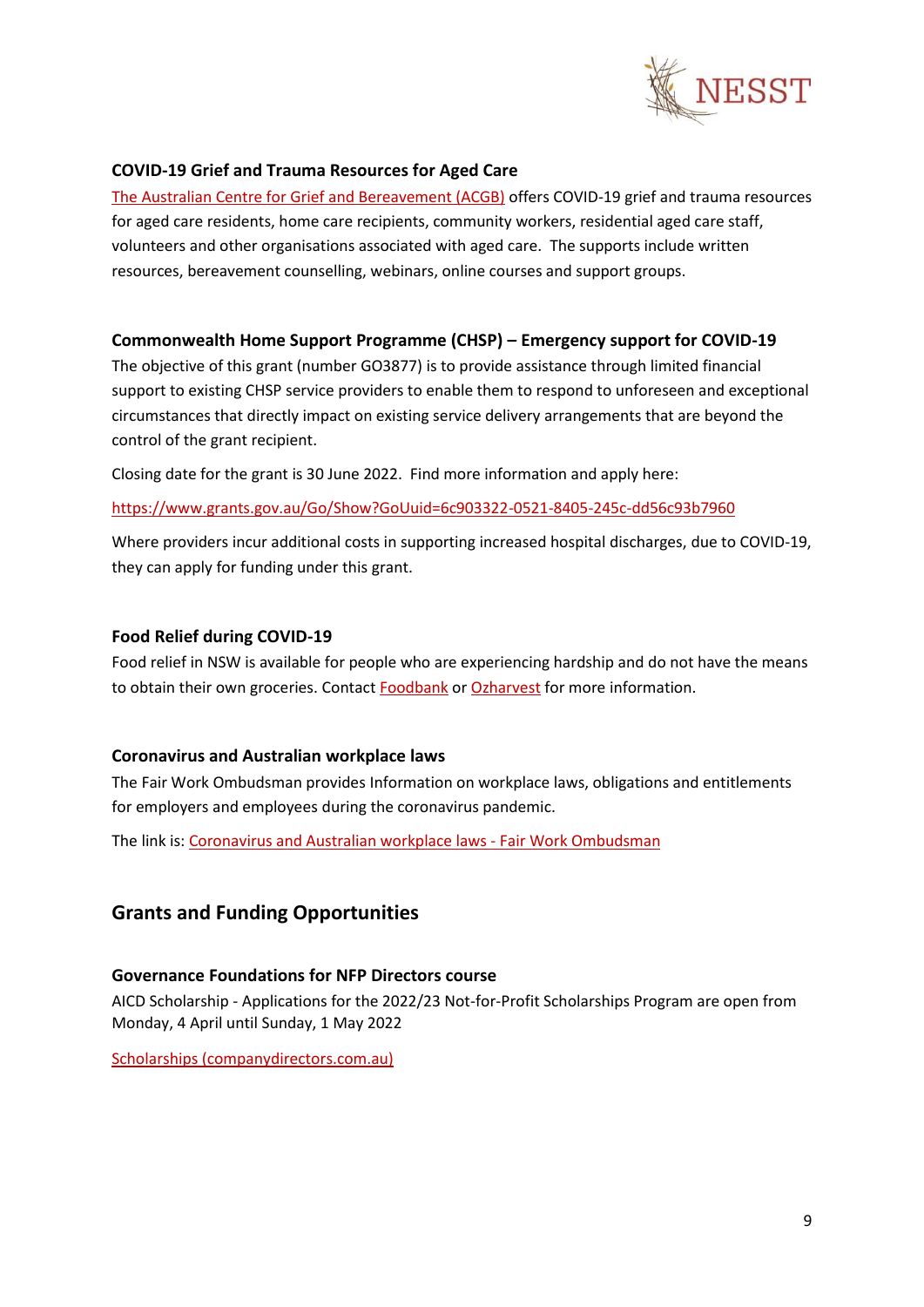

### <span id="page-9-0"></span>**FRRR Strengthening Rural Communities Program**

This program aims to give the thousands of small remote, rural and regional communities across Australia an opportunity to access funding to support broad community needs.

The current funding round closes on 31 May for small grants, with expressions of interest for larger grants due by 12 April. Find out more and apply here[: Strengthening Rural Communities | FRRR](https://frrr.org.au/funding/place/strengthening-rural-communities/)

### <span id="page-9-1"></span>**Club Grants**

Grants are open in Armidale and Tamworth. Visit their website for more information or to sign up to receive notifications about grants in your area.

[Welcome to ClubGRANTS | ClubGRANTS](https://www.clubgrants.com.au/)

### <span id="page-9-2"></span>**GrantConnect**

GrantConnect is the Australian Government's grants information system. From 22 February 2022 GrantConnect is the single source of information for grant opportunity documents.

To register for GrantConnect, go to [www.grants.gov.au.](http://www.grants.gov.au/)

### <span id="page-9-3"></span>**Emergencies and Natural Disasters**

### <span id="page-9-4"></span>**NSW Government disaster recovery and relief**

Information on disaster relief and support is available here:

[Disaster relief and support | NSW Government](https://www.nsw.gov.au/disaster-recovery/disaster-relief-and-support)

### <span id="page-9-5"></span>**Disaster Assist**

Australian Government website with information about available support during disasters, as well as a range of resources. The link is **[Disaster Assist](https://www.disasterassist.gov.au/)** 

### <span id="page-9-6"></span>**Other Resources and Information**

# <span id="page-9-7"></span>**My Aged Care Portal - Profile tips for Commonwealth Home Support Programme providers**

The My Aged Care website now includes My Aged Care Portal tips and tricks for CHSP Providers. There is information about what to include in your portal information as well as guidance on how to make changes. Link to the page is[: Profile tips for Commonwealth Home Support Programme](https://www.myagedcare.gov.au/service-providers/profile-tips-service-providers/profile-tips-commonwealth-home-support-programme-providers)  [providers | My Aged Care](https://www.myagedcare.gov.au/service-providers/profile-tips-service-providers/profile-tips-commonwealth-home-support-programme-providers)

The My Aged Care Provider Portal User Guide can be viewed and downloaded [here.](https://www.health.gov.au/sites/default/files/documents/2020/01/my-aged-care-provider-portal-user-guide-part-1-administrator-functions.pdf)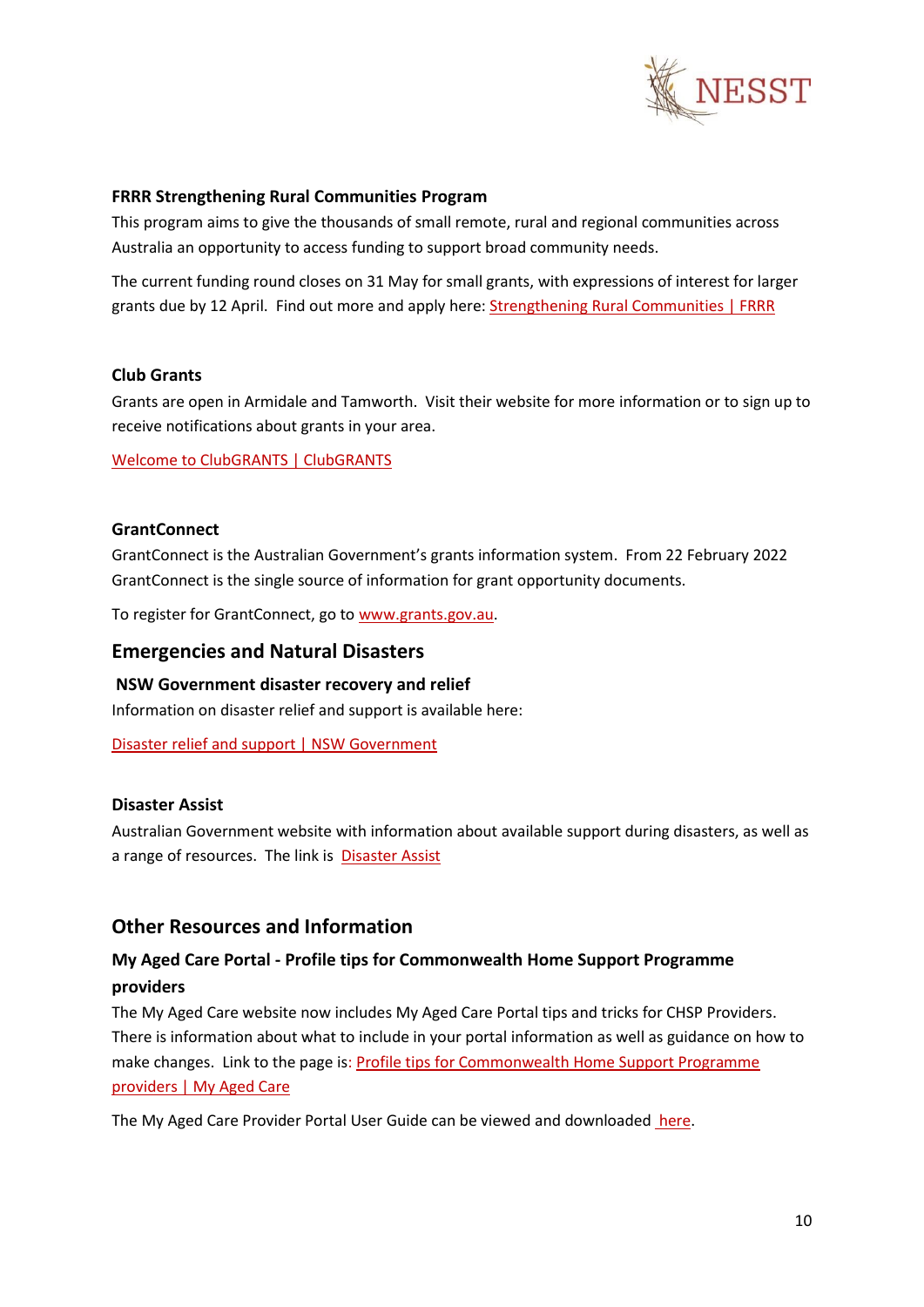

# <span id="page-10-0"></span>**Aged Care Workforce Industry Council Survey**

The Aged Care Workforce Industry Council's purpose is to provide a unified body to oversee, coordinate and sequence the implementation of A Matter of Care – Australia's Aged Care Workforce [Strategy.](https://www.health.gov.au/resources/publications/a-matter-of-care-australias-aged-care-workforce-strategy#:~:text=A%20Matter%20of%20Care%3A%20Australia%E2%80%99s%20Aged%20Care%20Workforce,Care%20Workforce%20Taskforce%20and%20released%20in%20September%202018.) A survey on the Current State and Emerging Trends of the aged care workforce is now open.

Go here to complete the survey: [Survey Link](https://acwic.com.au/?mailpoet_router&endpoint=track&action=click&data=WyIxOTMiLCIxYnB4M242dm5seGM0d2c4dzhrc2N3b2djc2tzMDAwcyIsIjIyIiwiMDJmZDA1YmI5MGZiIixmYWxzZV0)

### <span id="page-10-1"></span>**Indirect employment in aged care**

The Productivity Commission has released an aged care issues paper on indirect employment in aged care and is seeking submissions or brief comments by Friday 29 April 2022. Download the paper or respond here: Aged Care Employment - [Productivity Commission \(pc.gov.au\)](https://www.pc.gov.au/inquiries/current/aged-care-employment#issues)

### <span id="page-10-2"></span>**When Older People Feel Sad – A resource for support staff**

The [Australian Association of Gerontology](https://www.aag.asn.au/) has released a resource for aged care support workers on what to do when older people feel sad. It is an easy and quick read and provides examples of what to do and say to support older people who feel sad.

View the resource here: [When Older People Feel Sad](https://www.aag.asn.au/documents/item/4582)

### <span id="page-10-3"></span>**Single Use Plastic Ban**

From 1 June the use of lightweight plastic shopping bags is banned in NSW. From 1 November the following items will be added to the banned list:

- Single use straws, stirrers and cutlery
- Single use plastic bowls and plates
- Expanded polystyrene foodware

Exemptions will apply for providing a plastic straw for people with a disability or medical need.

The ban applies to not for profit organisations carrying on an activity for charitable, sporting, education or community purposes. For example, a community group, not-for-profit organisation or charity, including those that use a banned item as part of a service, for daily activities or during fundraising events.Find more information on the following sites:

[Social Pinpoint | Plastics ban nsw \(mysocialpinpoint.com.au\)](https://dpe.mysocialpinpoint.com.au/plastics-ban-nsw)

[Single-use plastics banned under new law | NSW Government](https://www.nsw.gov.au/news/single-use-plastics-banned-under-new-law)

### <span id="page-10-4"></span>**Workplace Wellbeing – Hear2Talk**

Hear2Talk provides confidential, independent, and skilled phone-based support to help manage challenging experiences and emotions. This is a free service for people in NSW experiencing mental health challenges or poor wellbeing and is funded by the State Insurance Regulatory Authority.

More information here[: Hear2Talk | Neami National](https://www.neaminational.org.au/find-services/hear2talk/)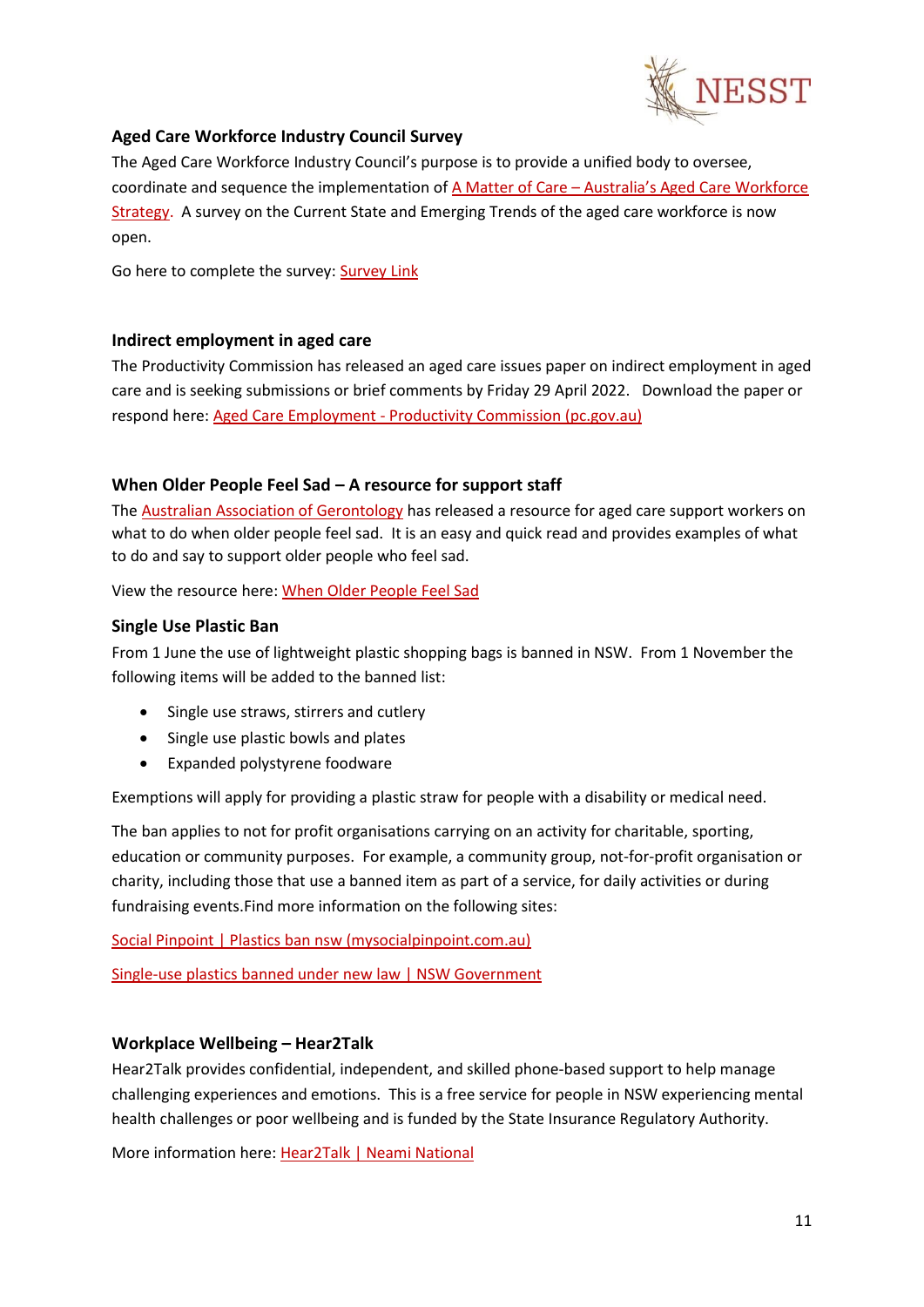

### <span id="page-11-0"></span>**Older Australians' Digital Engagement in Turbulent Times**

National Seniors Australia has released research on digital behaviours of older Australians. Read the paper here: [NationalSeniors-Digital-Engagement-Report-Mar2022-Final.pdf](https://nationalseniors.com.au/uploads/NationalSeniors-Digital-Engagement-Report-Mar2022-Final.pdf)

### <span id="page-11-1"></span>**Australian Aged Care Collaboration**

The Australian Aged Care Collaboration launched its election campaign with the release of an Election Statement and Priced out: Aged care wages and living costs.

Download both here: [Download the Report: It's time to care about aged care](https://www.careaboutagedcare.org.au/report/)

### <span id="page-11-2"></span>**Aboriginal Community Benefit Fund liquidation**

Do you have clients impacted by the liquidation of the Aboriginal Community Benefit Fund (funeral insurance)? Find out more about support and assistance available, including how to make sure direct debits are cancelled.

Financial Rights Legal Centre - [Advice and advocacy for consumers in financial stress.](https://financialrights.org.au/acbf/?fbclid=IwAR3KmBkWKt8N51m3b_SBpQgWmqAwd0JfT92CmuL6nAZ17Lx97DpFG7TtHKY)

# <span id="page-11-3"></span>**Changes to the SCHADS Award**

Information about changes to the SCHADS Award from 1 July 2022 is available from the Fair Work Ombudsman here:

[Changes](https://www.fairwork.gov.au/newsroom/news/changes-minimum-payments-part-time-employees-social-and-community-services-award) to minimum payments

### <span id="page-11-4"></span>**Centre for Social Impact's Indicator Engine**

Amplify Social Impact (Amplify) provide a range of solutions to help the social sector measure, understand, and achieve social change. They are launching The Indicator Engine, which is the first consistent, evidence-backed, and easy-to-use impact measurement tool available to the Australian for-purpose sector for free or at a low-cost (depending on the type and size of your organisation).

Register to attend the event on 16 March here[: Launch: Amplify Social Impact Online,](https://events.humanitix.com/amplify-social-impact-online-launch) Hosted online, [16th of March | Humanitix](https://events.humanitix.com/amplify-social-impact-online-launch)

And learn more about Amplify here: [Amplify Social Impact | Amplify Social Impact \(csi.edu.au\)](https://amplify.csi.edu.au/)

### <span id="page-11-5"></span>**Goal Directed Care Planning Resources**

Kate Pascale and Associates is a capacity building consultancy firm based in Victoria. A range of resources are available from their website on goal directed care planning for CHSP services [here.](https://kpassoc.com.au/resources/gdcp-resources/)

Client monitoring, feedback and review resources ar[e here.](https://kpassoc.com.au/wp-content/uploads/2019/07/Monitoring-Feedback-and-Review-of-service-specific-care-plans_On-Line.pdf)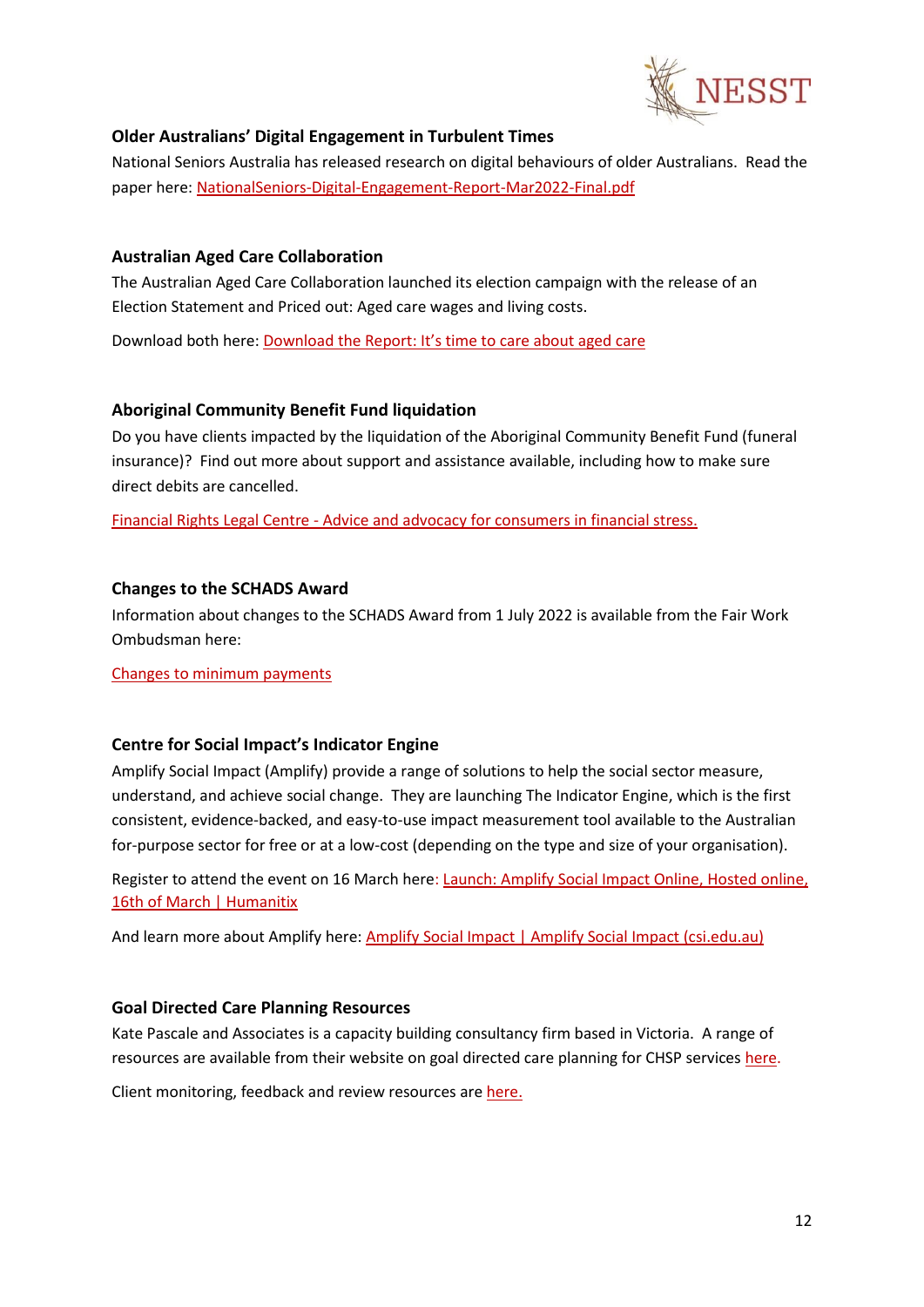

### <span id="page-12-0"></span>**Justice Connect – Free Constitution Tool**

Need to draft or change your constitution? Justice Connect have launched a Constitution Tool for NSW-based incorporated associations. Taking just 20 minutes, the Constitution Tool asks you a series of questions in simple, plain English about how you would like your association to operate. It then generates a customised constitution.

Find out more or use the tool here[: A Constitution Tool helping NSW-incorporated associations](https://justiceconnect.org.au/fairmatters/new-constitution-tool-helping-nsw-incorporated-associations/) – [Justice Connect](https://justiceconnect.org.au/fairmatters/new-constitution-tool-helping-nsw-incorporated-associations/)

### <span id="page-12-1"></span>**Free Governance Health Checks**

Does your community organisation need a governance refresh? Justice Connect Not-for-profit Law are offering free Governance Health Checks to eligible not-for-profit organisations in the social services and health sectors and Aboriginal Community Controlled Organisations based in NSW, thanks to the NSW Government's Social Sector Transformation Fund.

Find out more information and apply here: SSTF: Governance Health Checks | Not-for-profit Law @ [Justice Connect \(nfplaw.org.au\)](https://nfplaw.org.au/sstf-governance-health-checks)

# <span id="page-12-2"></span>**Aged Care Specialist Officers**

Aged Care Specialist Officers (ACSO) are being introduced in Services Australia centres, to assist older people access aged care services. Further information about the program can be found here:

[How we can help you with My Aged Care face-to-face services -](https://www.servicesaustralia.gov.au/how-we-can-help-you-with-my-aged-care-face-to-face-services?context=55715) My Aged Care face-to-face services - [Services Australia](https://www.servicesaustralia.gov.au/how-we-can-help-you-with-my-aged-care-face-to-face-services?context=55715)

Please note, there are no ACSO's in the New England region yet.

### <span id="page-12-3"></span>**New Resources Available: Trauma & Aged Care Support and Information Hub**

Many older people have experienced trauma at some point in their life. Aged care workers can also be exposed to trauma as part of their work. Information and resources are available for people affected by trauma and those who support them.

Follow this link for more information: <https://www.phoenixaustralia.org/aged-care/>

### <span id="page-12-4"></span>**CRANA - Bush Support**

Toll-free 24hr Telephone Counselling every day of the year - call 1800 805 391 - for ALL remote health workers/service providers and their families <https://crana.org.au/support>

Bush Support provide a range of programs and resources to assist remote workers and their families in managing the stress of living and working in a remote location. The program includes an anonymous, nationwide 24-hour telephone debriefing and support service staffed by psychologists with remote experience.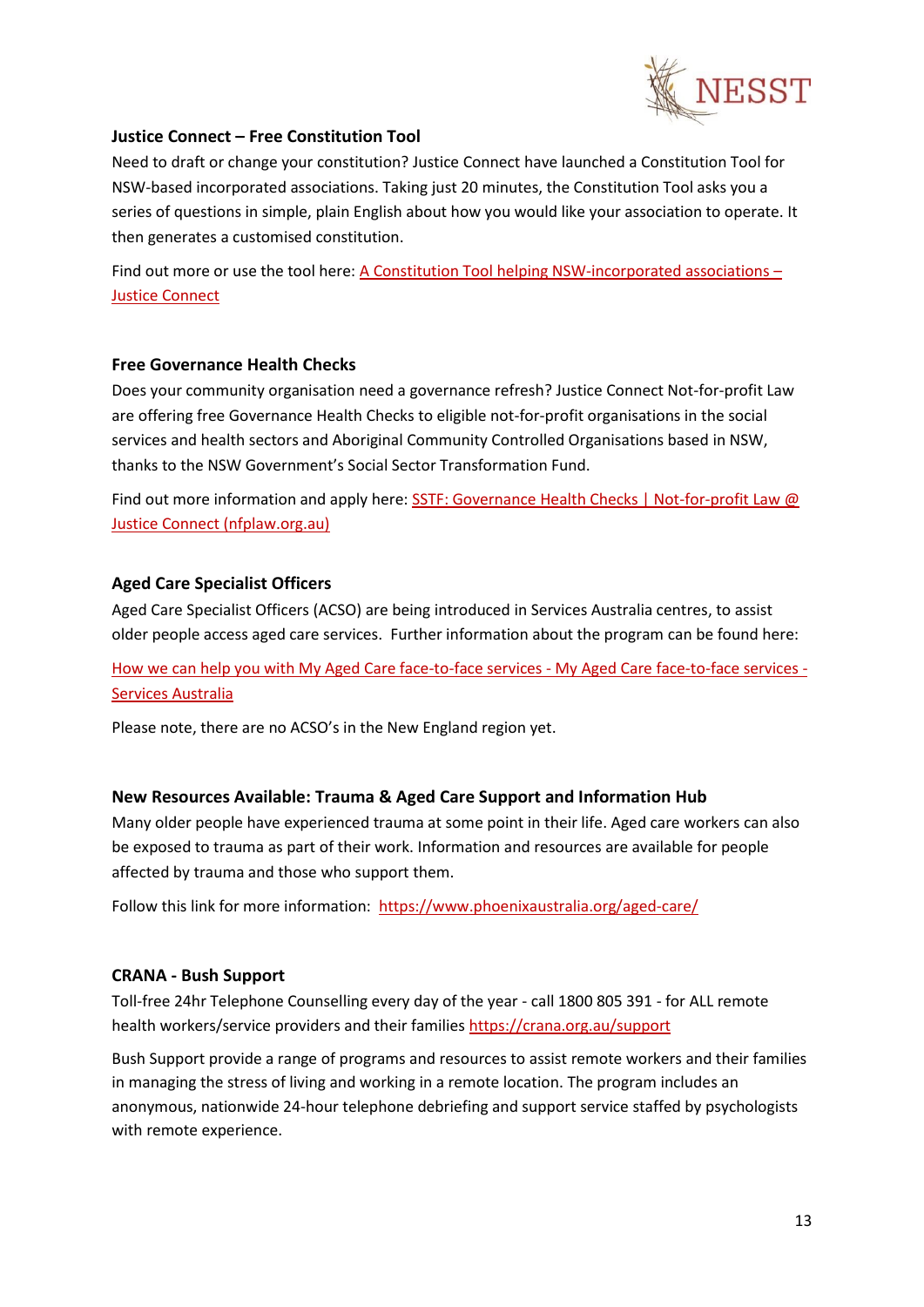

# <span id="page-13-0"></span>**Training Resources**

Links and information about on demand and ongoing training.

# <span id="page-13-1"></span>**Governing for Reform in Aged Care Program: Provider governance**

In response to the Royal Commission's final report *[Care, Dignity and Respect](https://agedcare.royalcommission.gov.au/sites/default/files/2021-03/final-report-volume-1.pdf)*, the Australian Government is launching an innovative and highly tailored learning program for aged care leaders.

The Governing for Reform Program, led by the Aged Care Quality and Safety Commission, will support approved providers to get ahead of reform – strengthening their governance, policies and processes, leading change from the top and providing practical tools and guidance.

The program provides an opportunity for leaders to implement best practice in aged care governance and ensure the provision of safe and high-quality care. The program will provide access to highly specialised supports including workshops, online learning, podcasts, networking opportunities, coaching and webinars.

The Commission encourages all governance bodies, boards, and aged care leaders to participate in the program to be part of a collective drive to transform the aged care sector.

This learning program is available for CHSP. The enrolment page does reference home care approved providers but once you begin registration you select chsp.

<span id="page-13-2"></span>[Enrol now](https://insightssurvey.kpmg.com.au/wix/5/p124442310925.aspx) for the free Governing for Reform Aged Care program.

### <span id="page-13-3"></span>**Critical Conversations Program**

The Hunter Region and MDS Sector Support, in association wit[h TAG Health,](https://www.claire-edwards.com/) are offering free access to their Critical Conversations Program for organisations in our region. The Program has six modules, being:

- The Aged Care Quality Standards
- Clinical Governance for Boards
- Clinical Governance for Staff
- All things data
- Actioning variation part one
- Actioning variation part two

The resources can be accessed by using the following link which will take you to a Trello Board:

# [https://trello.com/invite/b/ss8CkkCy/73e887441a11c2f8ec0bc46de5cab01b/chsp-critical](https://urldefense.proofpoint.com/v2/url?u=https-3A__trello.com_invite_b_ss8CkkCy_73e887441a11c2f8ec0bc46de5cab01b_chsp-2Dcritical-2Dconversations&d=DwMFaQ&c=euGZstcaTDllvimEN8b7jXrwqOf-v5A_CdpgnVfiiMM&r=27gQ-C9wmV4GjuBokqzYhniUMAzlOMg5caVrT-72Vl8&m=BeZRwKixd3M0B87UFQe2FxbR_AtxxvFZEjr8qZBe5t4&s=DQeX1nNNZa1DOJ8vbP7DR6uPCnQToU2OnZrykDbe4Po&e=)[conversations](https://urldefense.proofpoint.com/v2/url?u=https-3A__trello.com_invite_b_ss8CkkCy_73e887441a11c2f8ec0bc46de5cab01b_chsp-2Dcritical-2Dconversations&d=DwMFaQ&c=euGZstcaTDllvimEN8b7jXrwqOf-v5A_CdpgnVfiiMM&r=27gQ-C9wmV4GjuBokqzYhniUMAzlOMg5caVrT-72Vl8&m=BeZRwKixd3M0B87UFQe2FxbR_AtxxvFZEjr8qZBe5t4&s=DQeX1nNNZa1DOJ8vbP7DR6uPCnQToU2OnZrykDbe4Po&e=)

You will have access to the range of "done for you" resources as well as access to the recordings of the Critical Conversations of both Hunter and Macarthur regions.

You can contact Claire Bishop from MDS a[t claire.bishop@mdservices.com.au](mailto:claire.bishop@mdservices.com.au) if you have any queries.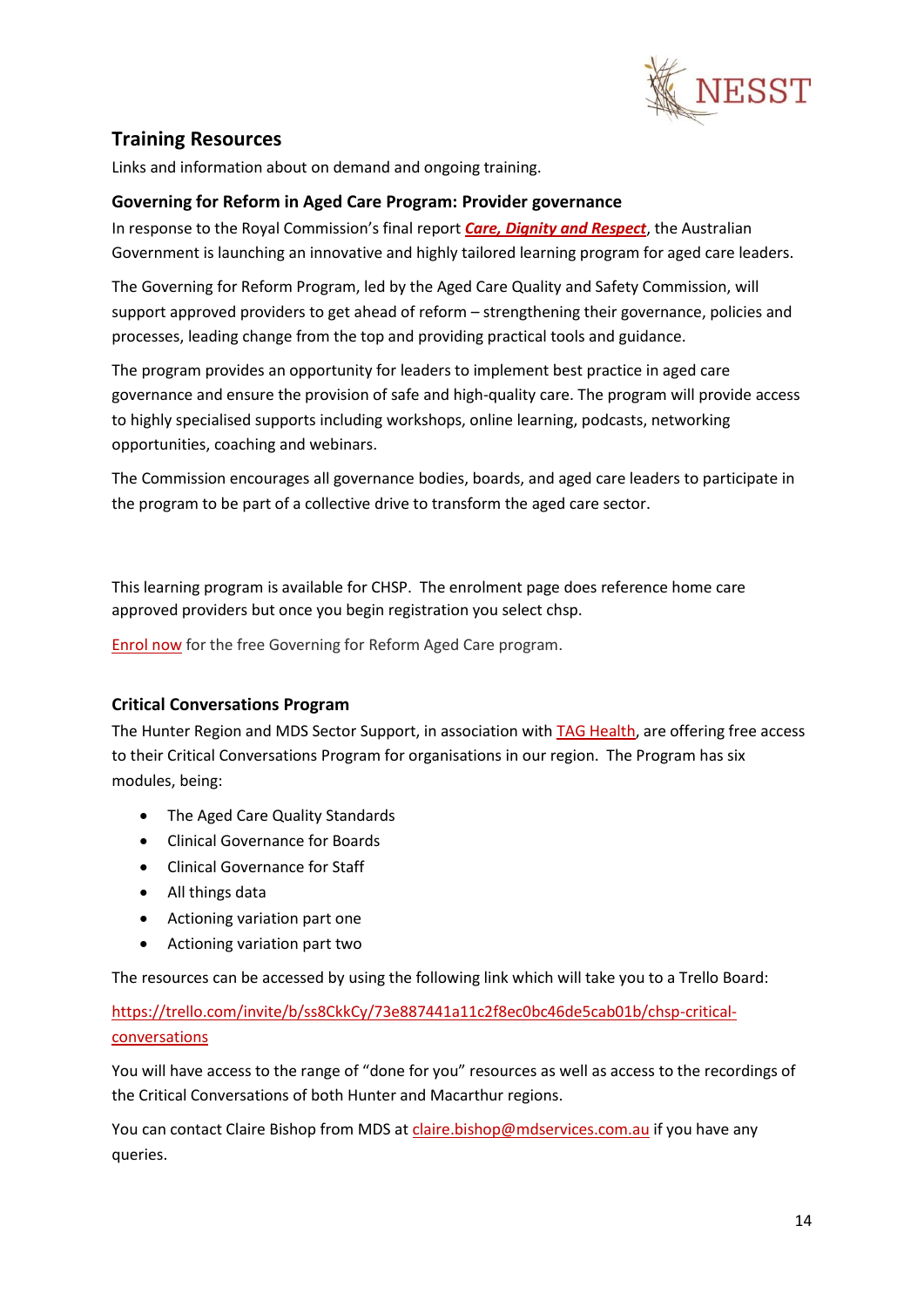

### <span id="page-14-0"></span>**Subsidised Digital Skills Training for the Community Care Sector**

Improve the digital skills of your workforce with the help of your local Community College campus. Confident and efficient use of technology by workers in the care and support services sector is a strong focus of the government's national plan for digital transformation.

Short courses can teach care and support staff the digital basics they need to respond to new technologies in the workplace and provide a better service to their clients.

Contact Community College Northern Inland on 1800 952 264 (RTO 90027).

### <span id="page-14-1"></span>**Aged Care Quality and Safety Commission**

Have you claimed your 4 free registrations for the Commission's ALIS learning platform? Commonwealth-funded aged care services have been offered up to four free registrations for each service location. These free registrations are available up until 1st July 2022.

Learn more and register here [https://learning.agedcarequality.gov.au](https://learning.agedcarequality.gov.au/)

### <span id="page-14-2"></span>**Justice Connect**

Watch live and on demand webinars on starting and running a not-for-profit organisation on the Justice Connect website. The webinars are aimed at small to medium not-for-profit organisations and presented by lawyers and guest presenters. Find information on upcoming webinars and access to recordings here: <https://www.nfplaw.org.au/training/webinars>

### <span id="page-14-3"></span>**Diversity and Discrimination – free on-line training**

A diverse and inclusive workforce is good for business. It encourages acceptance and respectful behaviour and minimises the risk of discrimination. This course will show you how to promote diversity and prevent discrimination in your workplace.

[Diversity and discrimination -](https://www.fairwork.gov.au/tools-and-resources/online-learning-centre/diversity-and-discrimination) Fair Work Ombudsman

### <span id="page-14-4"></span>**Dementia Training (FREE)**

Highly recommended range of short (10-30 minute) and long (3 hours) training courses on a wide range of topics related to dementia. Certificate on completion.

Find out more here: [Online Dementia Courses | DTA](https://dta.com.au/online-dementia-courses/)

### <span id="page-14-5"></span>**NSW Ombudsman Complaint Handling Training February-June 2022**

The NSW Ombudsman is offering the following online courses on various dates between February and June this year. Discounts for NFPs are available.

[Fundamentals of complaint handling -](https://www.ombo.nsw.gov.au/training-workshops-and-events/our-workshops/complaint-handling-training/FCH) NSW Ombudsman

[Managing unreasonable conduct by a complainant -](https://www.ombo.nsw.gov.au/training-workshops-and-events/our-workshops/complaint-handling-training/managing-unreasonable-conduct-by-complainants) NSW Ombudsman